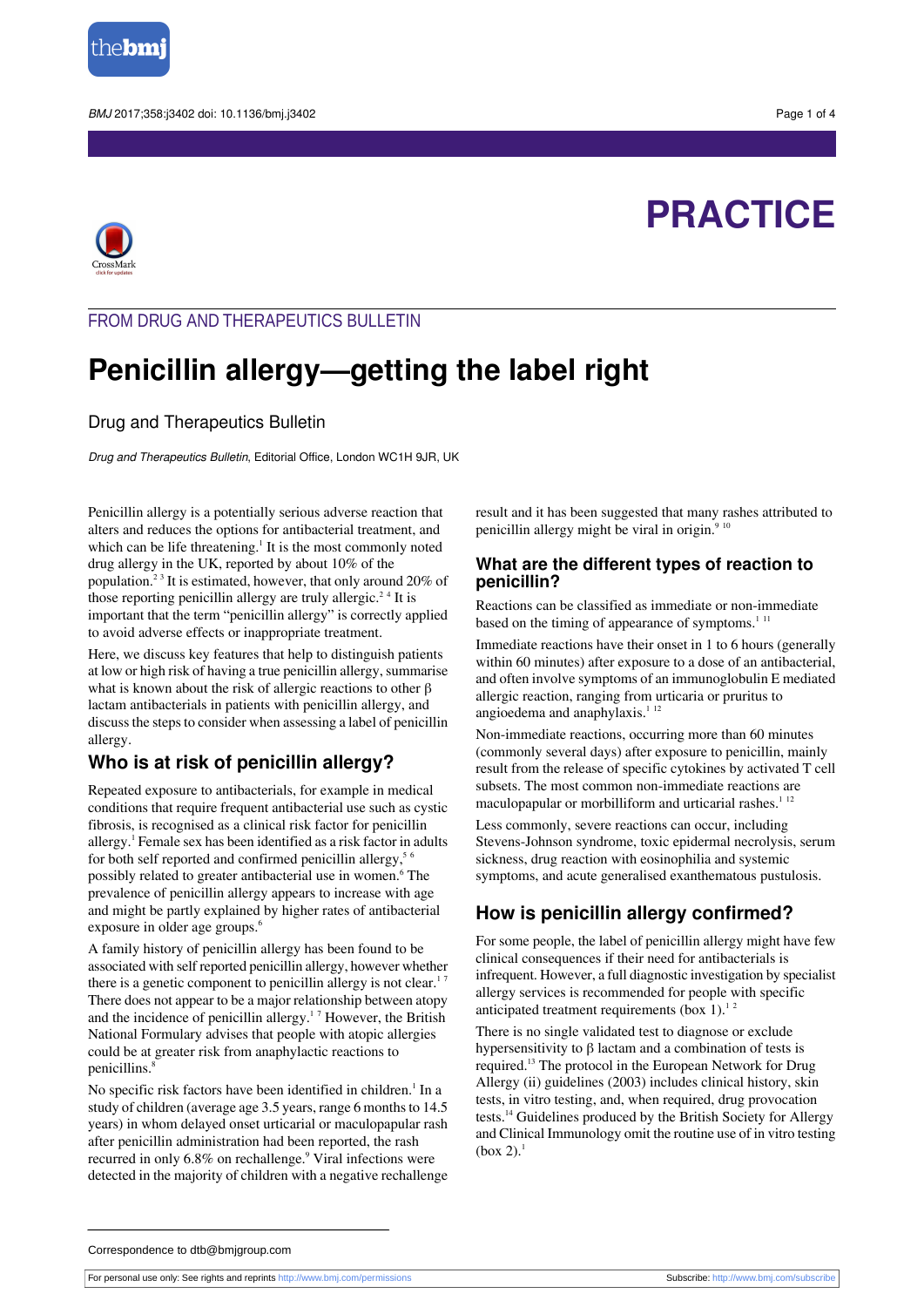#### **PRACTICE**

#### **What you need to know**

Penicillin allergy is the most commonly reported drug allergy

It is estimated that between <10% and up to 20% of those reporting penicillin allergy are truly allergic

Prescription of a penicillin to patients with a previous allergy-like event after penicillin treatment is common and could result in serious harm or death

The diagnostic workup for penicillin allergy includes clinical history, skin tests, in vitro testing, and drug provocation tests

Some cephalosporins with a different side chain to the reacting penicillin can be considered under specialist management for life threatening infections when non-cephalosporin antibacterial drugs would be suboptimal

**Box 1: Indications for investigating people with suspected penicillin allergy (immediate or non-immediate reactions)<sup>1</sup>**

- **•** A label of "multiple antibacterial allergy," or
- a personal history of hypersensitivity to beta lactam in people who require frequent antibacterial treatment (eg, people with cystic fibrosis, diabetes, immunodeficiencies), or
- **•** a personal history of hypersensitivity to beta lactam in people who require treatment with a specific beta lactam, or
- **•** a history of an anaphylactic reaction during general anaesthesia, when penicillin was one of several drugs administered.

**Box 2: Guidelines for verifying suspected penicillin allergy (British Society for Allergy and Clinical Immunology)**

- **•** Detailed clinical history
- Skin tests
- **•** If skin tests are negative, oral provocation test\*

\*If results are positive, avoid penicillins in future; if both skin tests and oral provocation tests are negative, patient is regarded as tolerant

## **Clinical history**

Although clinical history alone is an unreliable basis for diagnosing penicillin allergy, it forms an essential first step in assessing the diagnosis.<sup>12</sup> When a patient presents with suspected penicillin allergy, the following data should be  $collected<sup>1</sup>$ :

- name and route of administration of penicillin given, and indication
- date and time of the reaction
- time between last dose administered and onset of symptoms
- description of the reaction: nature and severity of symptoms
- resolution of symptoms

In addition, written medical and nursing records, photographs, and eye witness accounts can be helpful.<sup>1</sup> It is important to distinguish immediate from non-immediate reactions, based on the time of onset of symptoms in relation to the last dose of drug received, and to distinguish mild symptoms from moderate to severe reactions. Complete records might be unavailable, however, especially if the reaction occurred many years previously.

## **Skin testing**

Skin testing provides useful diagnostic information for reactions that are immunoglobulin E and T cell mediated, and should be the first line of investigation in adults.<sup>1</sup> Testing should be carried out in specialist allergy centres, as experience is required to interpret the results and to manage any potential adverse systemic reactions. Testing should be performed shortly after a reaction has occurred, as positive responses are less likely after a long interval.<sup>15</sup> Skin testing for penicillin allergy is useful in children with a history of anaphylaxis.<sup>1</sup> The diagnostic value of skin testing is lower in non-immediate reactions.<sup>1-16</sup> The authors of a study in children with a history of delayed onset urticarial or maculopapular rashes concluded that painful and time consuming skin tests would have predicted a positive

response in only four of 88 children, and that an oral challenge was the best diagnostic test in these children.<sup>9</sup>

#### **In vitro testing**

The sensitivity of bioassays for Immunoglobulin E in penicillin allergy is low.<sup>1</sup> Advice should be sought from a specialist.

#### **Oral provocation testing**

For people with negative skin test results, drug challenge is required to confirm or exclude both immediate or non-immediate drug allergy.<sup>1</sup> Oral provocation testing is not used in people with a positive skin test and is not recommended for people at high risk of delayed life threatening reactions (eg, those who have had a severe cutaneous systemic reaction) or for people with unstable asthma or those taking β blockers. Oral provocation tests should only be undertaken by specialist centres and typically involve administering incremental doses of the suspect drug under supervision.

#### **Is there cross reactivity with other antibiotics?**

Penicillin and cephalosporin cross reactivity appears to have been overestimated, in part because first generation cephalosporins were contaminated with penicillin.<sup>1</sup> In patients allergic to penicillin, cross reactivity between penicillin and first and early second generation cephalosporins has been reported to occur in up to 10% of patients, and between penicillin and third generation cephalosporins in 2%-3% patients.<sup>17</sup>

Cefadroxil, cefradine, cefaclor, cefalexin, and ceftaroline should be avoided in patients who have a confirmed reaction to a penicillin, as cross reactivity can result from similarities in the side chains of the molecules.<sup>18</sup> Other second and third generation cephalosporins with a different side chain to the reacting penicillin can be considered, under specialist management, for life threatening infections when non-cephalosporin antibacterials would be suboptimal.<sup>18</sup> Guidelines from the British Society for Allergy and Clinical Immunology for patients with a history of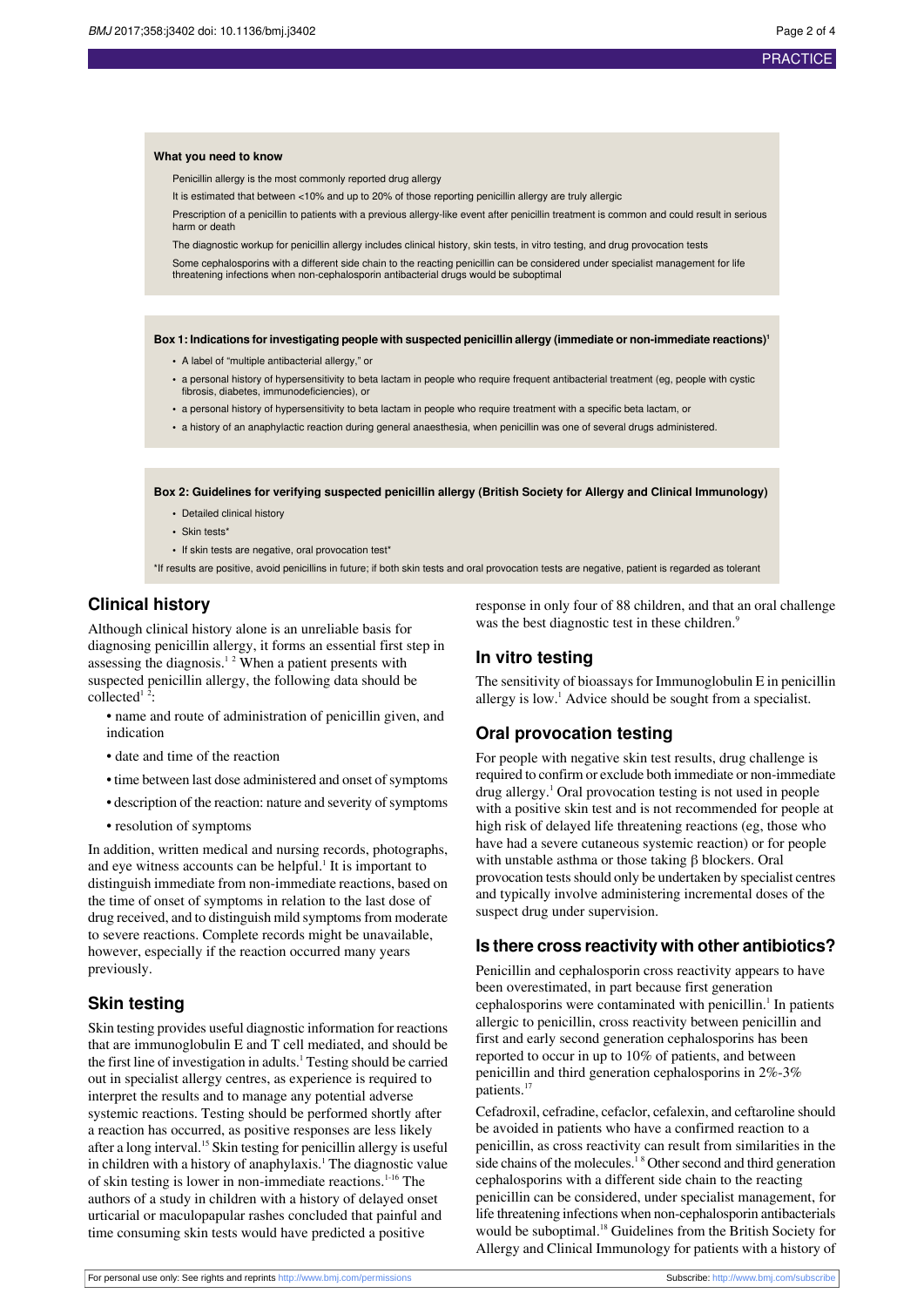penicillin allergy requiring cephalosporin treatment recommend skin tests for both penicillin and cephalosporin followed, depending on the results, by oral provocation and, if necessary, desensitisation.<sup>1</sup>

The British National Formulary advises that patients with a history of immediate hypersensitivity to penicillin should not receive a cephalosporin.<sup>8</sup>

#### **What are the antibacterial choices for people with a label of penicillin allergy?**

If there is a specific or regular requirement for treatment with penicillin, people with suspected immunoglobulin E mediated allergy should be formally re-evaluated for penicillin allergy in a drug allergy clinic.<sup>1</sup> For patients with confirmed immunoglobulin E mediated penicillin allergy, drug desensitisation under expert supervision leads to a temporary tolerance of a single course of penicillin, but should only be carried out if this is felt to be clinically important and no alternative drug is available.<sup>1</sup> However, expertise in drug desensitisation is limited to a relatively small number of specialist allergy centres in the UK.

For people with allergy to a particular penicillin side chain, it might be possible to select a  $\beta$  lactam with a different side chain. $11$ 

For patients in whom all β lactams are contra-indicated, alternative non-β lactam antibacterials include tetracyclines, metronidazole, macrolides, aminoglycosides, quinolones, and glycopeptides.<sup>20</sup> National antimicrobial prescribing guidelines include suggested alternatives for people with penicillin allergy.<sup>21 22</sup> The British National Formulary suggests that patients with a history of a minor rash (ie, non-confluent, non-pruritic rash restricted to a small area of the body) or a rash that occurs more than 72 hours after penicillin administration are probably not allergic to penicillin.<sup>8</sup> In these individuals, a penicillin should not be withheld unnecessarily for serious infections; the possibility of an allergic reaction should, however, be borne in mind. Other  $\beta$  lactam antibiotics (including cephalosporins) can be used in these patients.<sup>8</sup>

## **What are the risks of inappropriate labelling?**

Guidelines highlight the need to check for hypersensitivity and outline treatment options for people with penicillin allergy. $2-22$ Prescription of a penicillin to patients with a previous allergy-like event following penicillin treatment is common and could result in a severe allergic reaction if there is a true penicillin allergy.<sup>2 23</sup> People with suspected but unverified penicillin allergy are likely to be treated with alternative antibacterials that have a broader spectrum of activity, which might impact on microbial resistance patterns.24-26 In addition, alternative antibiotics might have more adverse effects and be more expensive.

In case control studies, people with a history of suspected penicillin allergy spent more time in hospital and had poorer clinical outcomes than controls without such a history.<sup>27 28</sup> In a retrospective study of patients in hospital in the USA, those with a label of penicillin allergy were exposed to substantially more fluoroquinolones, clindamycin, and vancomycin (P<0.0001) and had higher rates of Clostridium difficile, meticillin resistant Staphylococcus aureus, and vancomycin resistant enterococcus infections than matched controls.<sup>2</sup>

Strategies aimed at reducing incorrectly labelled penicillin allergy are important given the growing concern about the emergence of multi-resistant pathogens and the importance of antimicrobial stewardship programmes to preserve the effectiveness of antibacterials. Preliminary studies suggest that appropriate allergy testing and removal of incorrect labelling of penicillin allergy can decrease broad spectrum antibacterial use and reduce the length of inpatient stay, mortality, and treatment costs.<sup>29</sup><sup>30</sup>

## **Drug allergy notification**

Penicillin allergy notification is important for the prevention of further episodes. People with suspected or confirmed penicillin allergy should have their allergic status documented in their medical records and in all correspondence between primary and secondary care (and other healthcare providers).<sup>2</sup> This information should be disseminated to other healthcare professionals to reduce the risk of re-exposure. If the suspected allergy has been excluded by allergy testing, details should be added to the medical record and all interested parties informed in writing.

Competing interests: Competing interests are in line with Drug and Therapeutics Bulletin's policy on conflicts of interests.

- Mirakian R, Leech SC, Krishna MT, et al. Standards of Care Committee of the British Society for Allergy and Clinical Immunology. Management of allergy to penicillins and<br>other beta-lactams. *Clin Exp Allergy* 2015;45:300-27. [doi:10.1111/cea.12468](http://dx.doi.org/10.1111/cea.12468)[pmid:](http://www.ncbi.nlm.nih.gov/pubmed/?term=25623506) [25623506.](http://www.ncbi.nlm.nih.gov/pubmed/?term=25623506)
- 2 Clinical Guideline Centre. 2014. Drug allergy: diagnosis and management of drug allergy in adults, children and young people. https://www.nice.org.uk/guidance/cg183/evide drug-allergy-full-guideline-193159693
- 3 Kerr JR. Penicillin allergy: a study of incidence as reported by patients. Br J Clin Pract 1994;48:5-7[.pmid:8179985](http://www.ncbi.nlm.nih.gov/pubmed/?term=8179985).
- 4 Mota I, Gaspar Â, Chambel M, Piedade S, Morais-Almeida M. Hypersensitivity to beta-lactam antibiotics: a three-year study. Eur Ann Allergy Clin Immunol 2016;48:212-9.[pmid:27852424](http://www.ncbi.nlm.nih.gov/pubmed/?term=27852424).
- 5 Park MA, Matesic D, Markus PJ, Li JT. Female sex as a risk factor for penicillin allergy. Ann Allergy Asthma Immunol 2007;99:54-8. [doi:10.1016/S1081-1206\(10\)60621-7](http://dx.doi.org/10.1016/S1081-1206(10)60621-7)[pmid:](http://www.ncbi.nlm.nih.gov/pubmed/?term=17650830) [17650830.](http://www.ncbi.nlm.nih.gov/pubmed/?term=17650830)
- 6 Macy E, Poon K-Y T. Self-reported antibiotic allergy incidence and prevalence: age and sex effects. Am J Med 2009;122:778.e1-7. [doi:10.1016/j.amjmed.2009.01.034](http://dx.doi.org/10.1016/j.amjmed.2009.01.034)[pmid:](http://www.ncbi.nlm.nih.gov/pubmed/?term=19635279) [19635279.](http://www.ncbi.nlm.nih.gov/pubmed/?term=19635279)
- 7 Apter AJ, Schelleman H, Walker A, Addya K, Rebbeck T. Clinical and genetic risk factors of self-reported penicillin allergy. J Allergy Clin Immunol 2008;122:152-8. [doi:10.1016/j.](http://dx.doi.org/10.1016/j.jaci.2008.03.037) [jaci.2008.03.037](http://dx.doi.org/10.1016/j.jaci.2008.03.037)[pmid:18538381.](http://www.ncbi.nlm.nih.gov/pubmed/?term=18538381)
- 8 Joint Formulary Committee. British National Formulary. Ed. 72. London: BMJ Group and Pharmaceutical Press, September 2016.
- 9 Caubet J-C, Kaiser L, Lemaître B, Fellay B, Gervaix A, Eigenmann PA. The role of penicillin in benign skin rashes in childhood: a prospective study based on drug rechallenge. J Allergy Clin Immunol 2011;127:218-22. [doi:10.1016/j.jaci.2010.08.025](http://dx.doi.org/10.1016/j.jaci.2010.08.025)[pmid:21035175](http://www.ncbi.nlm.nih.gov/pubmed/?term=21035175).
- 10 Zambonino MA, Corzo JL, Muñoz C, et al. Diagnostic evaluation of hypersensitivity reactions to beta-lactam antibiotics in a large population of children. Pediatr Allergy Immunol 2014;25:80-7. [doi:10.1111/pai.12155](http://dx.doi.org/10.1111/pai.12155)[pmid:24329898.](http://www.ncbi.nlm.nih.gov/pubmed/?term=24329898)
- 11 Torres MJ, Blanca M. The complex clinical picture of beta-lactam hypersensitivity: penicillins, cephalosporins, monobactams, carbapenems, and clavams. Med Clin North Am 2010;94:805-20, xii. [doi:10.1016/j.mcna.2010.04.006](http://dx.doi.org/10.1016/j.mcna.2010.04.006)[pmid:20609864.](http://www.ncbi.nlm.nih.gov/pubmed/?term=20609864)
- 12 Demoly P, Adkinson NF, Brockow K, et al. International Consensus on drug allergy. Allergy 2014;69:420-37. [doi:10.1111/all.12350](http://dx.doi.org/10.1111/all.12350)[pmid:24697291.](http://www.ncbi.nlm.nih.gov/pubmed/?term=24697291)
- 13 Richter AG, Nasser SM, Krishna MT. A UK national survey of investigations for beta-lactam hypersensitivity - heterogeneity in practice and a need for national guidelines - on behalf of British Society for Allergy and Clinical Immunology (BSACI). Clin Exp Allergy
- 2013;43:941-9. [doi:10.1111/cea.12134](http://dx.doi.org/10.1111/cea.12134)[pmid:23889247](http://www.ncbi.nlm.nih.gov/pubmed/?term=23889247). 14 Torres MJ, Blanca M, Fernandez J, et al. ENDA EAACI Interest Group on Drug Hypersensitivity. Diagnosis of immediate allergic reactions to beta-lactam antibiotics. Allergy 2003;58:961-72. [doi:10.1034/j.1398-9995.2003.00280.x](http://dx.doi.org/10.1034/j.1398-9995.2003.00280.x)[pmid:14510712](http://www.ncbi.nlm.nih.gov/pubmed/?term=14510712).
- 15 Fernández TD, Torres MJ, Blanca-López N, et al. Negativization rates of IgE radioimmunoassay and basophil activation test in immediate reactions to penicillins. Allergy 2009;64:242-8. [doi:10.1111/j.1398-9995.2008.01713.x](http://dx.doi.org/10.1111/j.1398-9995.2008.01713.x)[pmid:19178404](http://www.ncbi.nlm.nih.gov/pubmed/?term=19178404).
- Blanca-López N, Zapatero L, Alonso E, et al. Skin testing and drug provocation in the diagnosis of nonimmediate reactions to aminopenicillins in children. Allergy 2009;64:229-33. [doi:10.1111/j.1398-9995.2008.01903.x](http://dx.doi.org/10.1111/j.1398-9995.2008.01903.x)[pmid:19178402](http://www.ncbi.nlm.nih.gov/pubmed/?term=19178402).
- Pichichero ME, Casey JR. Safe use of selected cephalosporins in penicillin-allergic patients: a meta-analysis. Otolaryngol Head Neck Surg 2007;136:340-7. [doi:10.1016/j.](http://dx.doi.org/10.1016/j.otohns.2006.10.007) [otohns.2006.10.007](http://dx.doi.org/10.1016/j.otohns.2006.10.007)[pmid:17321857](http://www.ncbi.nlm.nih.gov/pubmed/?term=17321857).
- 18 Pegler S, Healy B. In patients allergic to penicillin, consider second and third generation cephalosporins for life threatening infections. BMJ 2007;335:991. [doi:10.1136/bmj.39372.](http://dx.doi.org/10.1136/bmj.39372.829676.47) [829676.47](http://dx.doi.org/10.1136/bmj.39372.829676.47)[pmid:17991982](http://www.ncbi.nlm.nih.gov/pubmed/?term=17991982).
- 19 Romano A, Gaeta F, Arribas Poves MF, Valluzzi RL. Cross-Reactivity among Beta-Lactams. Curr Allergy Asthma Rep 2016;16:24. [doi:10.1007/s11882-016-0594-](http://dx.doi.org/10.1007/s11882-016-0594-9) [9](http://dx.doi.org/10.1007/s11882-016-0594-9)[pmid:26898316.](http://www.ncbi.nlm.nih.gov/pubmed/?term=26898316)
- 20 Jethwa S. 2015. Penicillin allergy: identification and management. [http://www.](http://www.pharmaceutical-journal.com/learning/learning-article/penicillin-allergy-identification-and-management/20069170) [pharmaceutical-journal.com/learning/learning-article/penicillin-allergy-identification-and](http://www.pharmaceutical-journal.com/learning/learning-article/penicillin-allergy-identification-and-management/20069170)[management/20069170](http://www.pharmaceutical-journal.com/learning/learning-article/penicillin-allergy-identification-and-management/20069170).article.
- 21 Public Health England. 2016. Management of infection guidance for primary care for consultation and local adaptation. https://www.gov.uk/government/uploads/system/uploads/